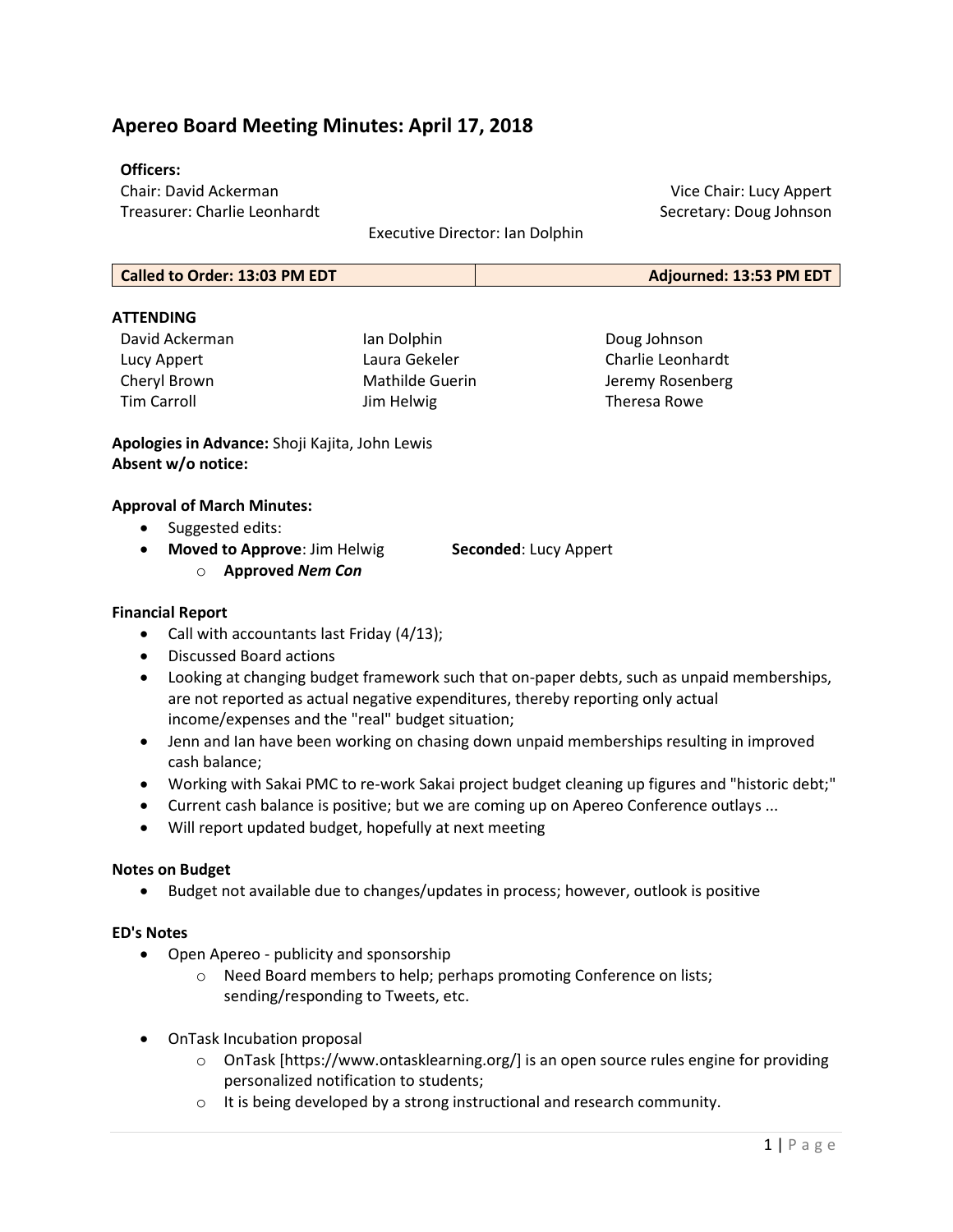- o NYU has agreed to serve as the second
- o David Ackerman called for a voice vote to support the OnTask incubation proposal Approved Nem Con.

### Finalise Policy Review

- Strongly suggest to event organizers for any event that they should: a) publish the Welcoming Policy including the contact information of the Board members serving as duty officers for that year in all promotional materials about the event, and posting the Welcoming Policy at the event (if face-2-face); and, b) if possible, identify one or two Duty Officers at the event (ideally one male and one female; though this will not always be possible), and include their local contact information as part of the Welcoming Policy;
- In the event that the person making a complaint cannot contact, or is uncomfortable contacting in person, the contact is Ian or the email dutyofficer@apereo.org.
- Board volunteers: Lucy, Doug, David, Ian
- Ian will update final draft and begin promoting.

Strategy Document & Discussion (+ see circulation to open list, copied to Board folder)

Motion to Adjourn: Theresa Rowe Second: Cheryl Brown Approved Nem con. Adjournment: 1353 hrs (EDST)

# Executive Director's Written Report

Items presented to the Board but not discussed in the Board meeting

- 1) Sakai Community Coordinator: the Sakai PMC are proceeding to plan a transition from single Sakai Coordinator, to more distributed set of roles. A draft document, which is still in the process of discussion and development, is copied to the board OAE folder. I am encouraging the PMC to think in terms of immediate triage for April 30th, and reviewing and revising detail with a set of basic needs met.
- 2) Budget: The Treasurer and I have spoken with Linda Cooper from Rehmanns regarding the budget unfortunately, this did not take place until Friday April 13th. We wanted to be assured that the following priorities were consolidated in the draft budget –
	- a. Sakai Coordinator compensation removed effective April 30th
	- b. ED compensation reduced by 20% effective April 1<sup>st</sup>
	- c. Remove the accrued ED retention bonus from last years out-turn and this year's budget
	- d. Enable immediate Sakai Triage: to plan community coordination replacement around projected available revenue, estimating this as \$95k PA (last year's revenue for Sakai supporting sub), minus 4 months of Sakai Coordinator Salary Jan-April 2018) and relatively minor infrastructure charges

We plan subsequent series of conversations to manage the Sakai "historic debt". This is principally an accounting exercise, but it was important not to allow this conversation to get in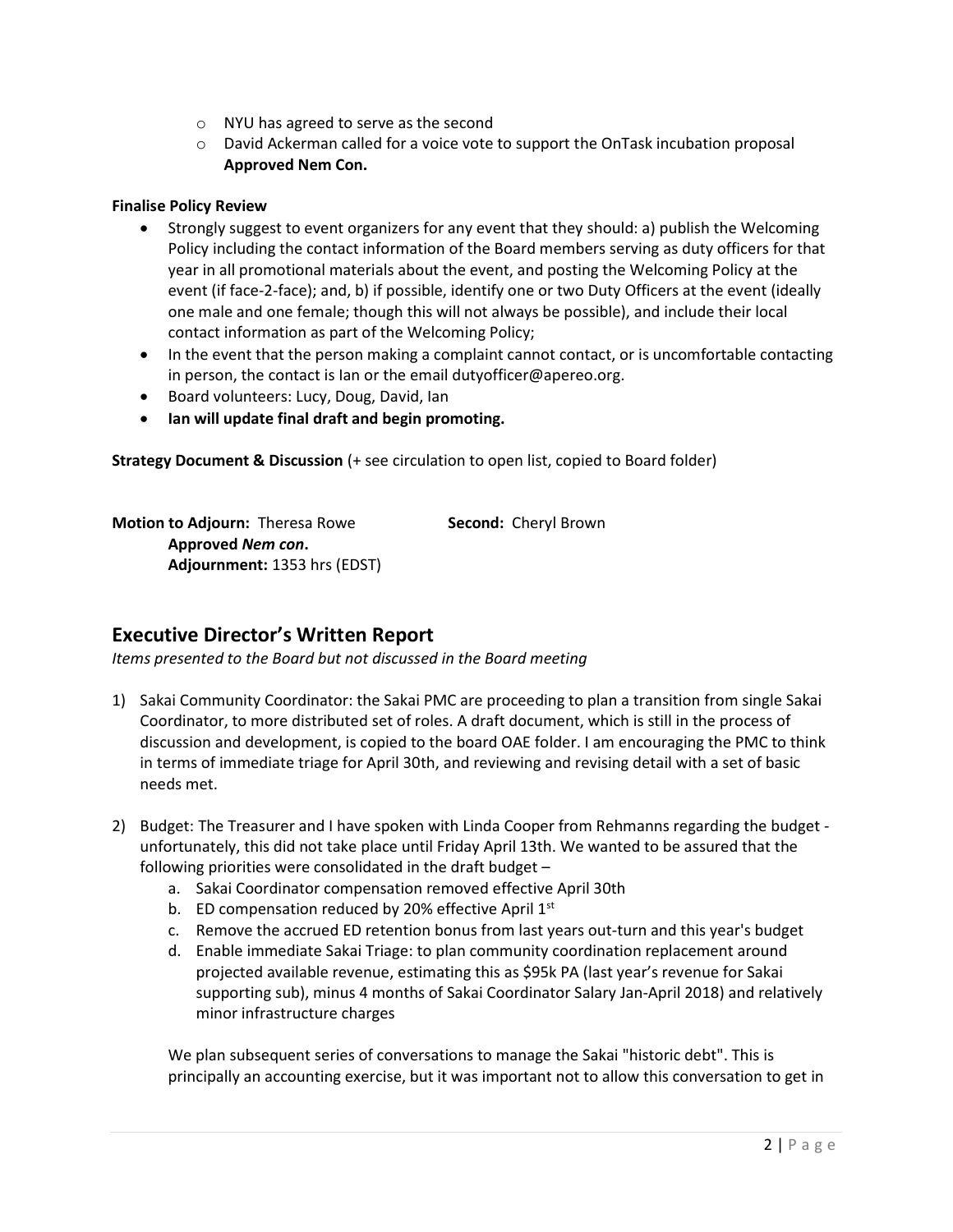the way of Sakai triage planning - ie, allow the PMC a clear view of an initial budget they have to work with.

3) Educause Learning Analytics Student Success Constituent Group: Ian Dolphin was elected to the steering group, which has begun to meet. Linda Feng from Unicon is also a member of the seven person group.

4) Open Apereo 2018

- a. Pushing out publicity for Open Apereo 2018 is now critical. We have an outstanding program, but it is critical that this is communicated. A series of draft tweets covering most conference sessions is available at https://docs.google.com/document/d/1zyvuVCnlp9ZALxEq2whk5y9VK\_6mNox7K-H9qW3oI4M/edit?usp=sharing I would encourage Board Members to grab two or three of these, teak them a little and push them out via social media and other networks.
- b. Sponsorship currently stands at
	- **Longsight: \$10,000**
	- Unicon: \$1,250
	- **Learning Experiences: \$9,750**
	- $\bullet$  OSI: \$5,000

5) Incubation Working Group

a. A fresh round of incubation mentor training provided by OSSWatch has been completed. Mentors meet to review lessons Monday 16th April. I am encouraging mentors to disseminate content through Apereo Communities they are involved in, in addition to incubation work.

6) I am working to provide a new ED contract, reflecting the 20% reduction in hours we agreed. The reduction took effect April 1st. I have treated April as a transition month, and moved time around to meet commitments already made. From May 1st, the 20% reduction will be effected by my not working Friday's.

### Information Items

### Upcoming Events

- 8th-9th May Apereo Africa, North West University, Potchefstroom Campus, Republic of South Africa
- 3rd-7th June Open Apereo 2018, Montreal, Quebec, Canada
- 24th-26th July 2018 Annual Sakai LAMP Camp. Pedagogy and Technology Conference, USA
- Apereo Webinars: https://www.apereo.org/content/apereo-events
- More events will be listed at https://www.apereo.org/events